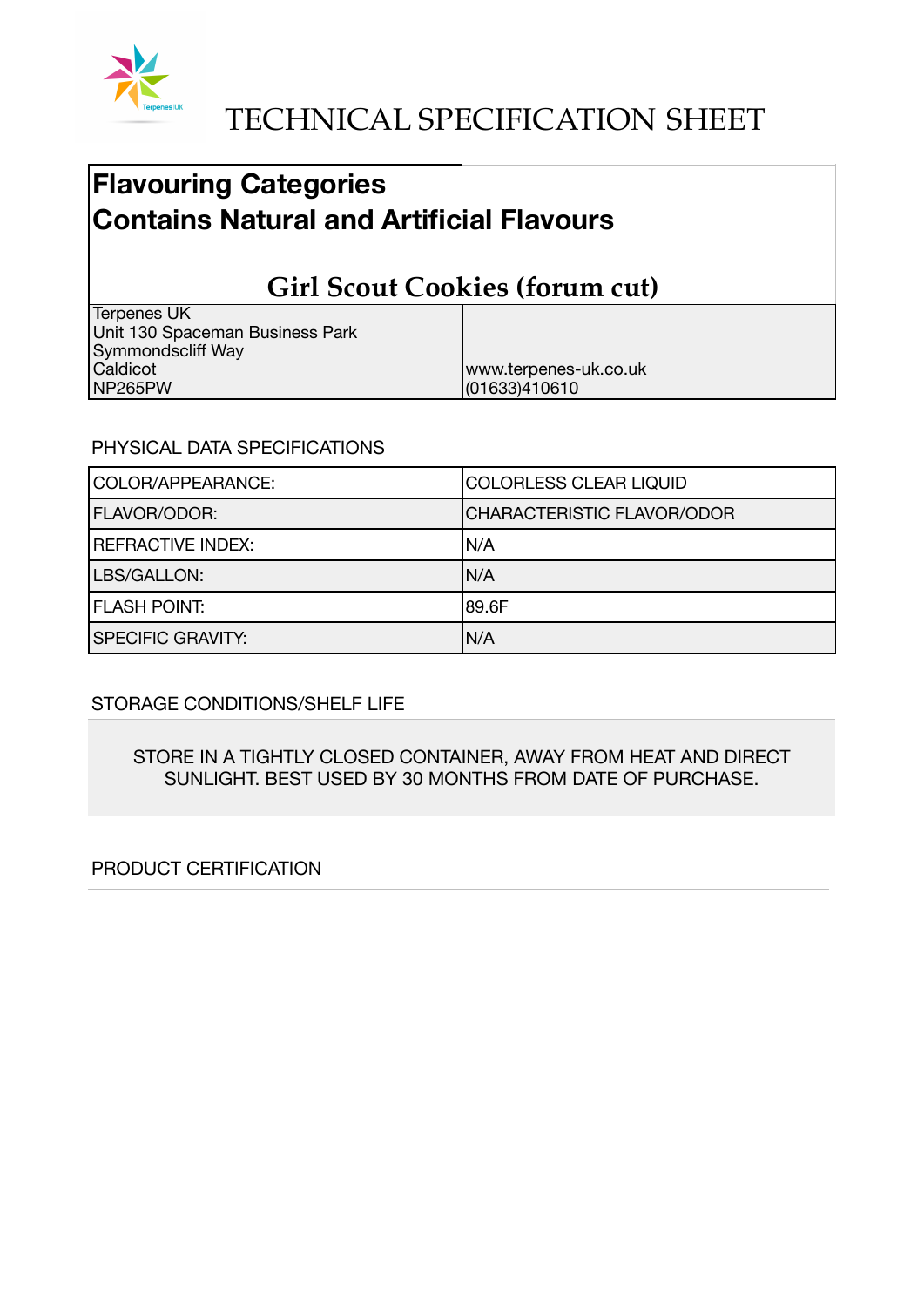ALL INGREDIENTS CONTAINED IN THIS PRODUCT ARE APPROVED FOR USE IN FOOD MATERIAL ORIGIN: COMBINATION SYNTHETIC AND/OR PLANT PACKAGING: GLASS OR ALUMINIUM CONTAINERS - PP LIDS HEAVY METALS: NONE DETECTED USAGE LEVEL: VARIES BASED ON END USER APPLICATION

APPLICATION: MANUFACTURED FLAVOURS FOR FLAVOURING FOOD PRODUCTS

NON-FLAVOUR INGREDIENTS/ALLERGENS: Allergens: None

| <b>COMPOSITION</b>                      |                |              |
|-----------------------------------------|----------------|--------------|
| myrcene                                 | $123 - 35 - 3$ | 20-<50%      |
| alpha-pinene                            | 80-56-8        | $10 - 20\%$  |
| benzyl alcohol                          | $100 - 51 - 6$ | $5 - 10\%$   |
| beta-caryophyllene                      | 87-44-5        | $10 - 20\%$  |
| d-Limonene                              | 5989-27-5      | 10-<20%      |
| linalool                                | 78-70-6        | $10 - 20\%$  |
| Ocimene - beta                          | 13877-91-3     | $5 - 10\%$   |
| terpinolene                             | 586-62-9       | $5 - 10\%$   |
| Aldehyde C-12 Lauric                    | 112-54-9       | $0.01 - 0.1$ |
| alpha-Sinensal                          | 17909-77-2     | $0.01 - 0.1$ |
| alpha-terpineol                         | $98 - 55 - 5$  | $0.01 - 0.1$ |
| Butyrate                                | 105-54-4       | $0.01 - 0.1$ |
| citral                                  | 5392-40-5      | $0.1 - 1\%$  |
| CITRONELLAL FCC SYNTHETIC               | $106 - 23 - 0$ | $0.1 - 1\%$  |
| decanal (aldehyde C-10)                 | $112 - 31 - 2$ | $0.1 - 1$    |
| delta-3-carene                          | 13466-78-9     | $0.01 - 0.1$ |
| ETHYL 2 METHYL BUTYRATE                 | 7452-79-1      | $0.01 - 0.1$ |
| ethyl acetate                           | 141-78-6       | $0.01 - 0.1$ |
| ethyl maltol                            | 4940-11-8      | $0.01 - 0.1$ |
| maltol                                  | $118 - 71 - 8$ | $0.01 - 0.1$ |
| nerol                                   | 106-25-2       | $0.01 - 0.1$ |
| PERILLALDEHYDE                          | 2111-75-3      | $0.01 - 0.1$ |
| Pineapple ketone/Strawberry<br>Furanone | 3658-77-3      | $0.01 - 0.1$ |